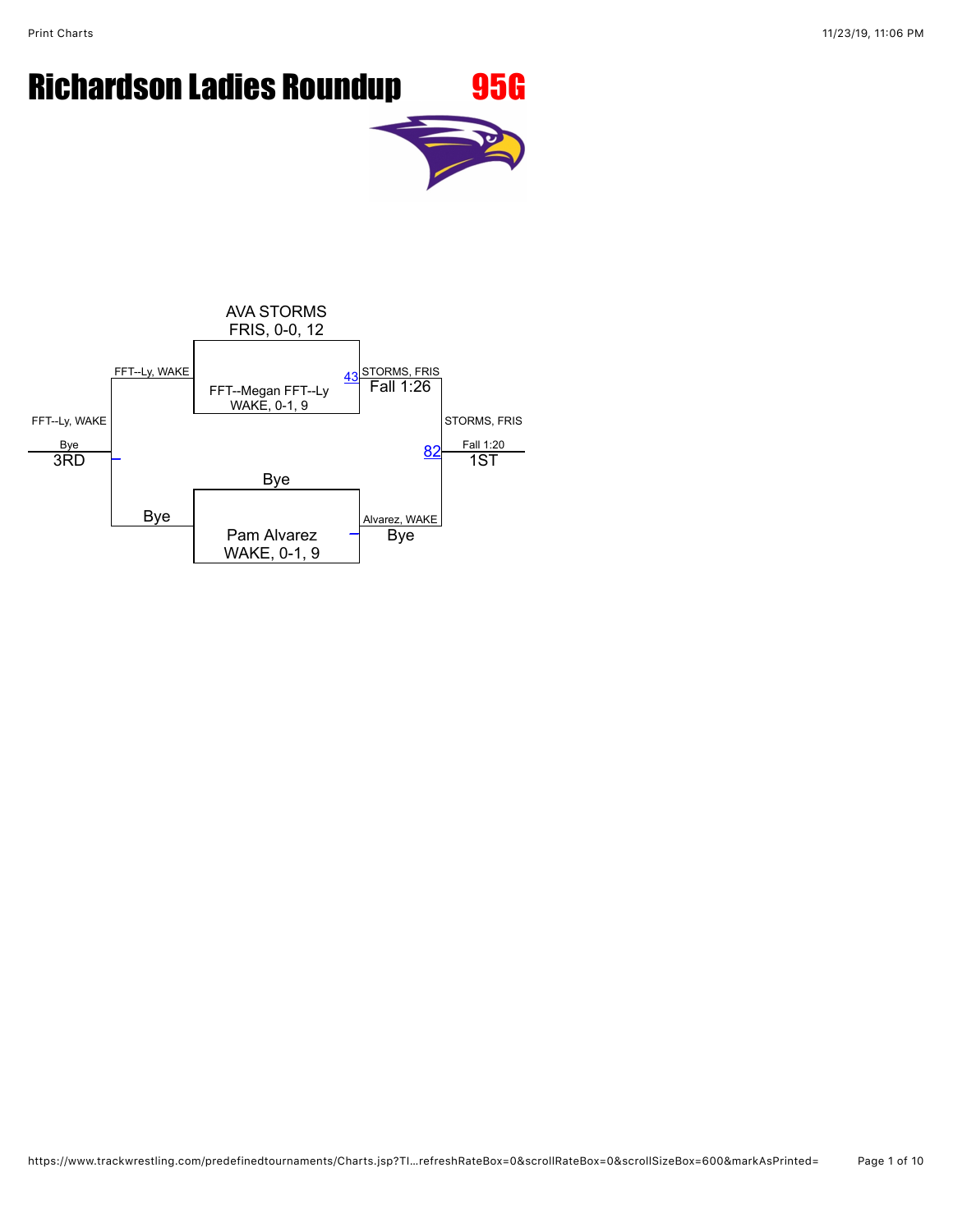### Richardson Ladies Roundup 102G

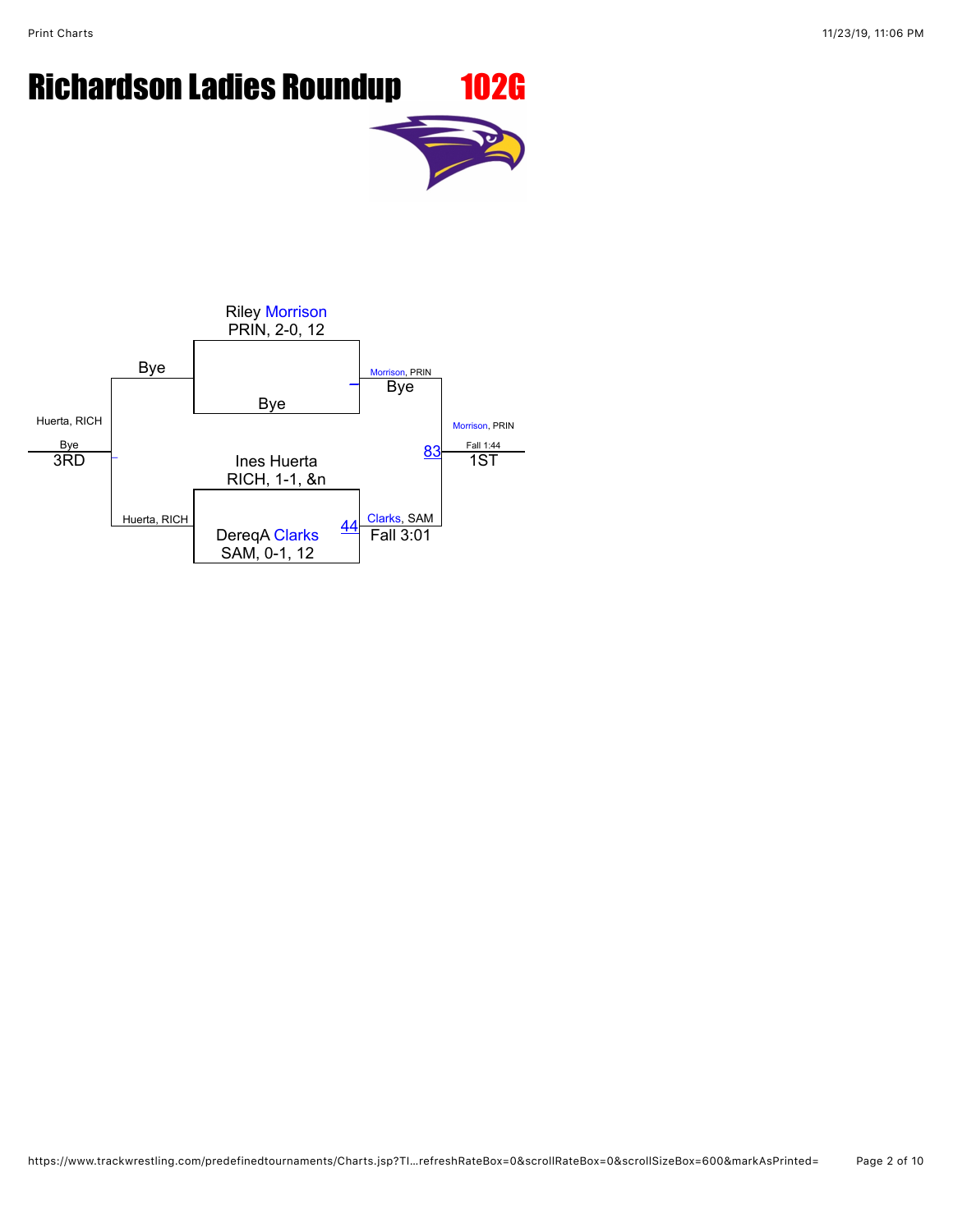Print Charts 2002 11/23/19, 11:06 PM

## Richardson Ladies Roundup 110G

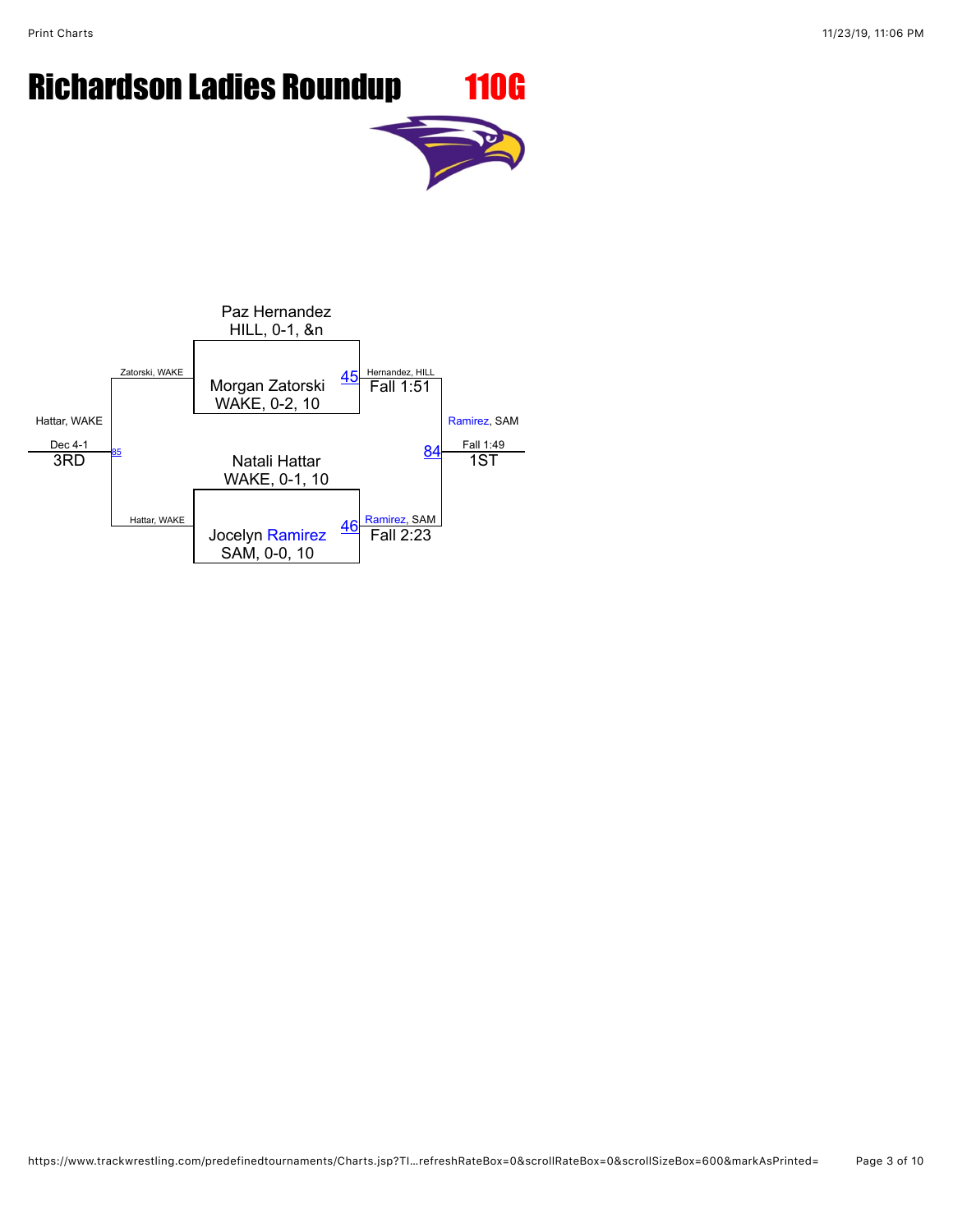### Richardson Ladies Roundup **119G**

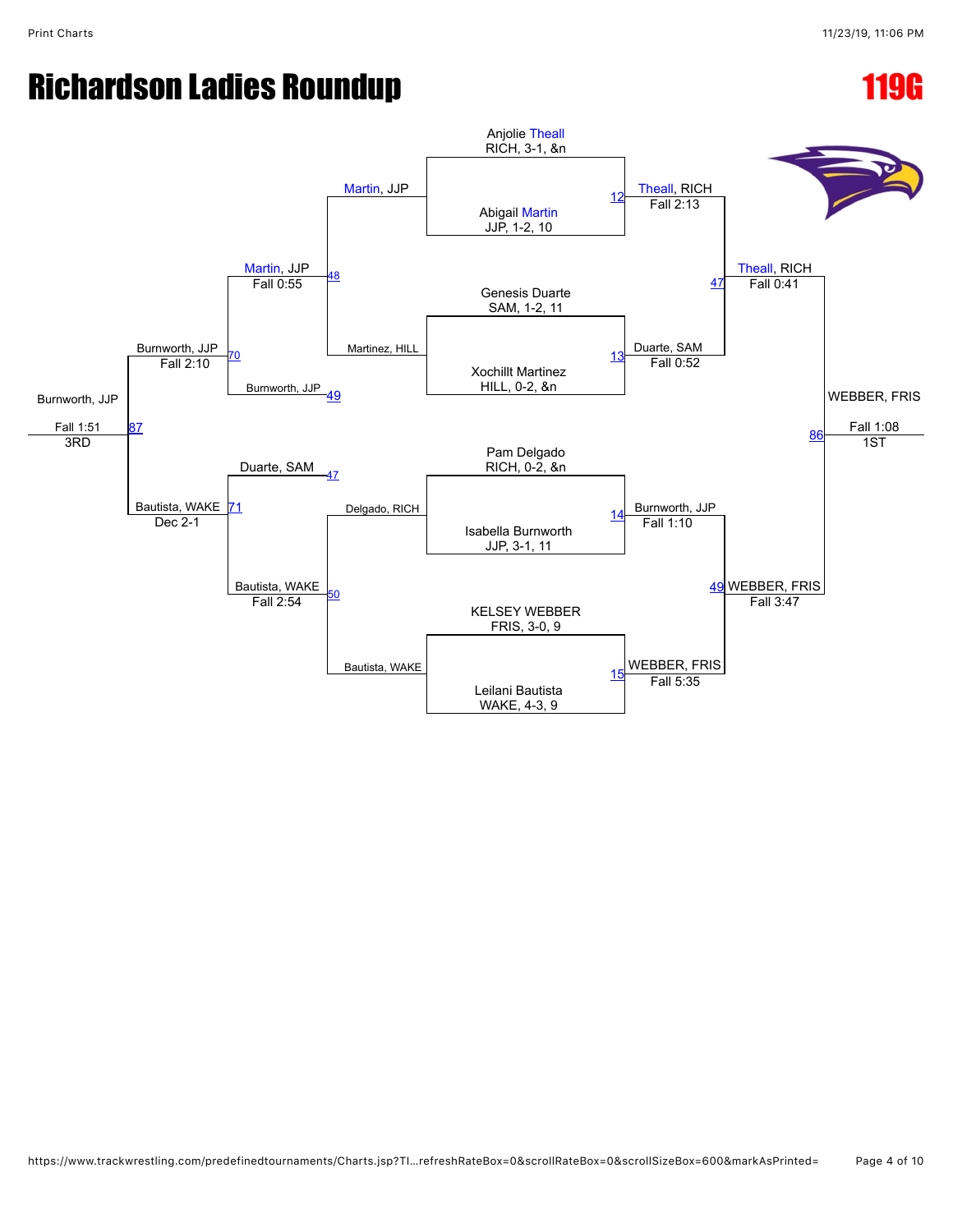### Richardson Ladies Roundup **128G**

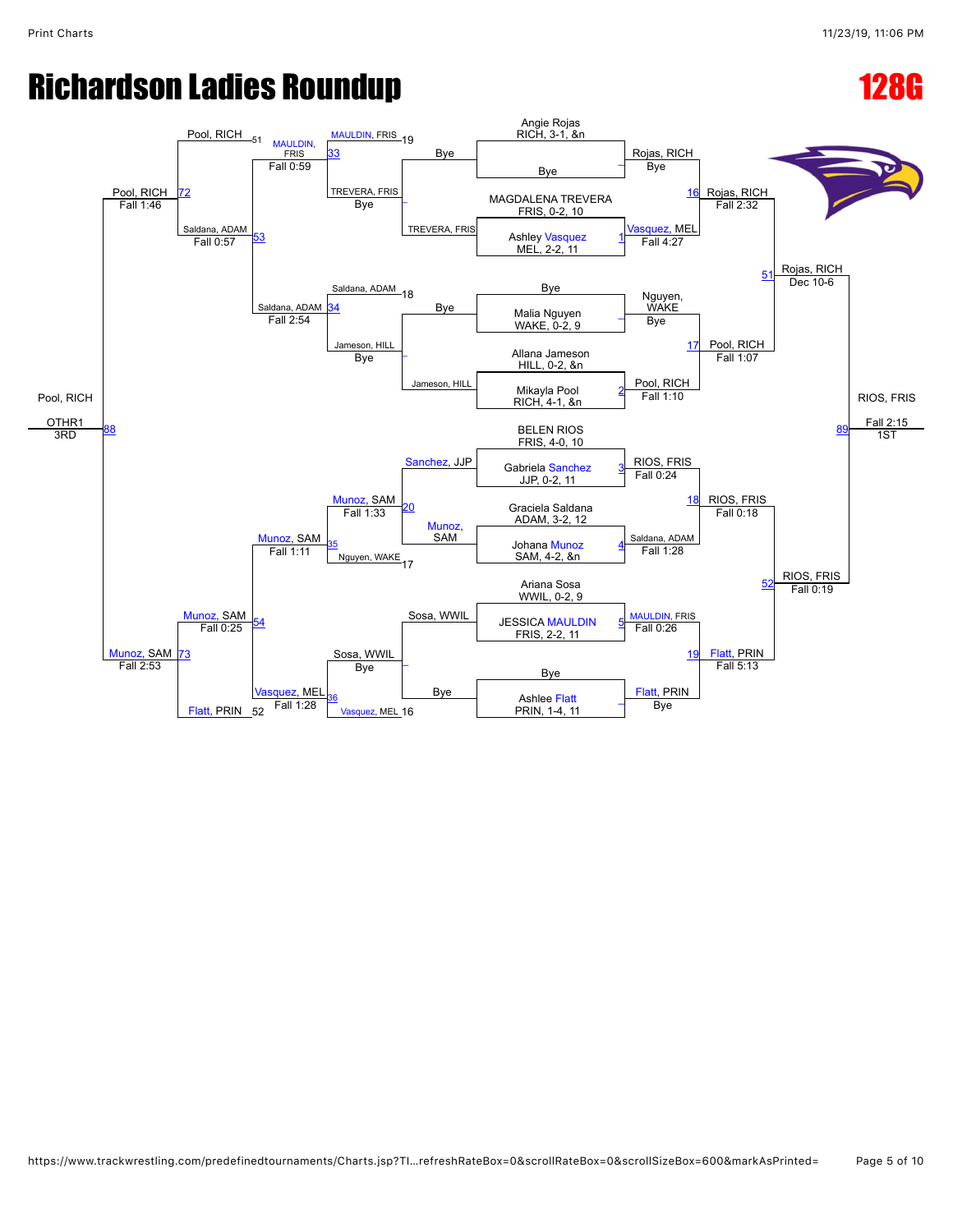### Richardson Ladies Roundup **138G**

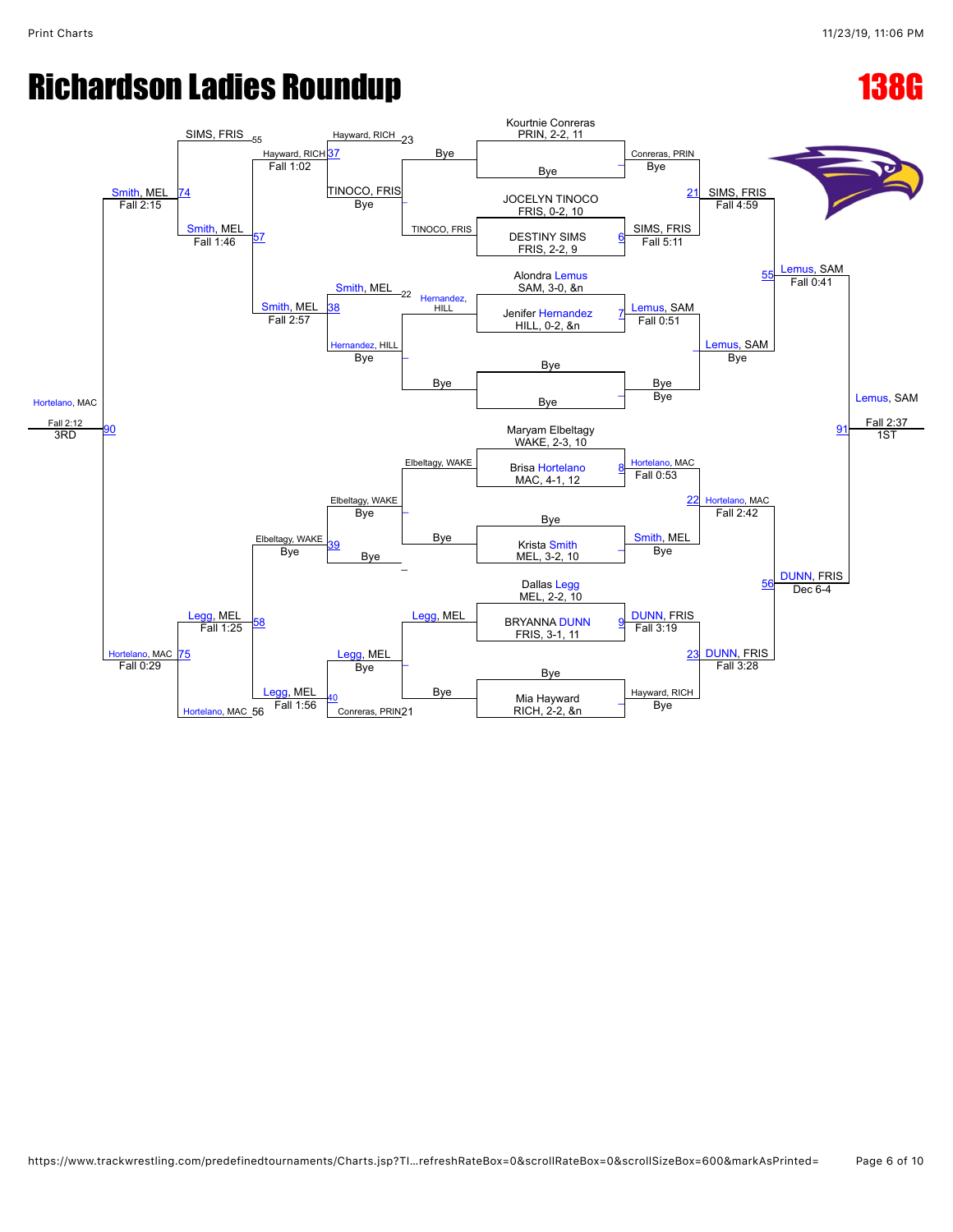### Richardson Ladies Roundup **148G**

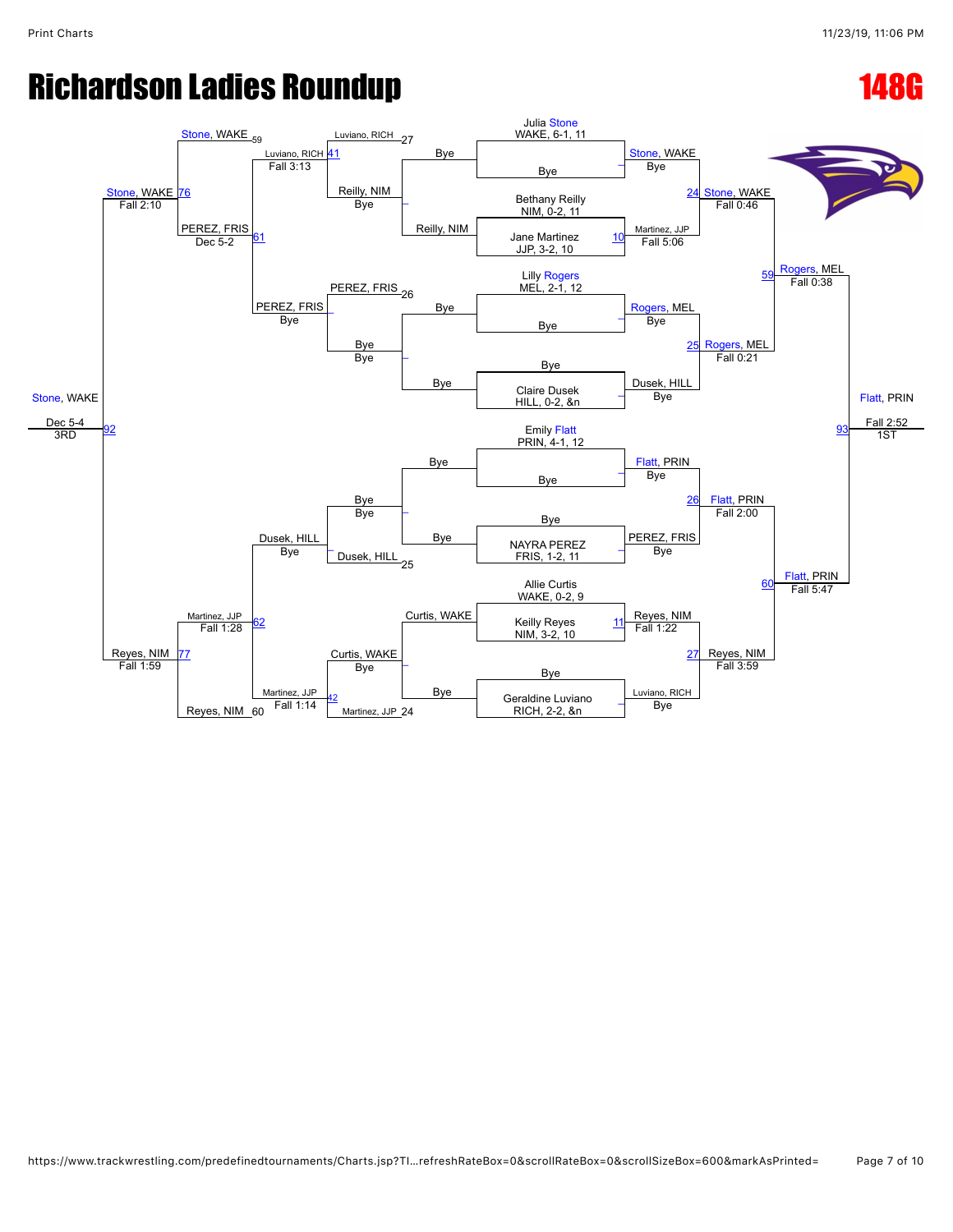### Richardson Ladies Roundup **165G**

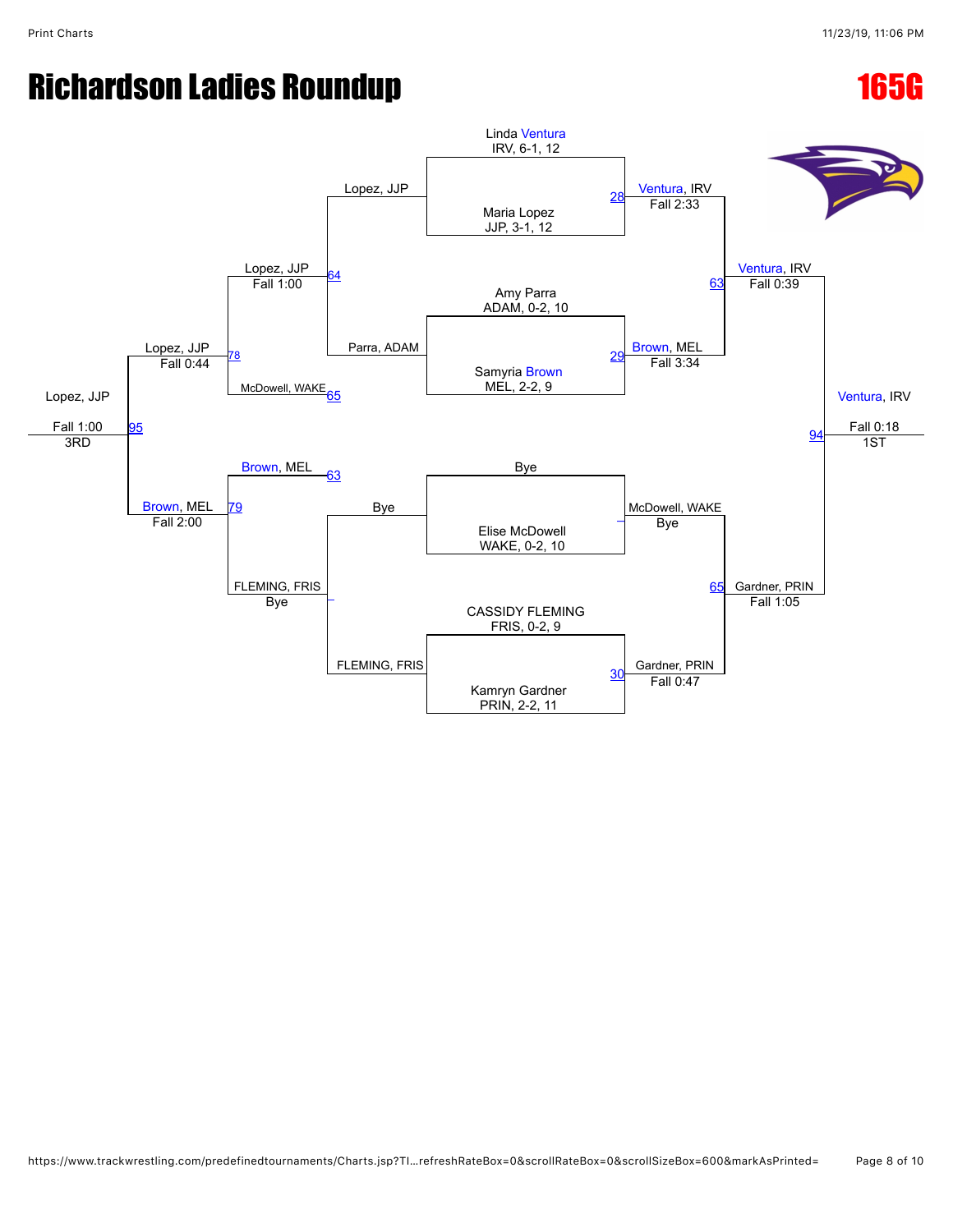# Richardson Ladies Roundup 185G